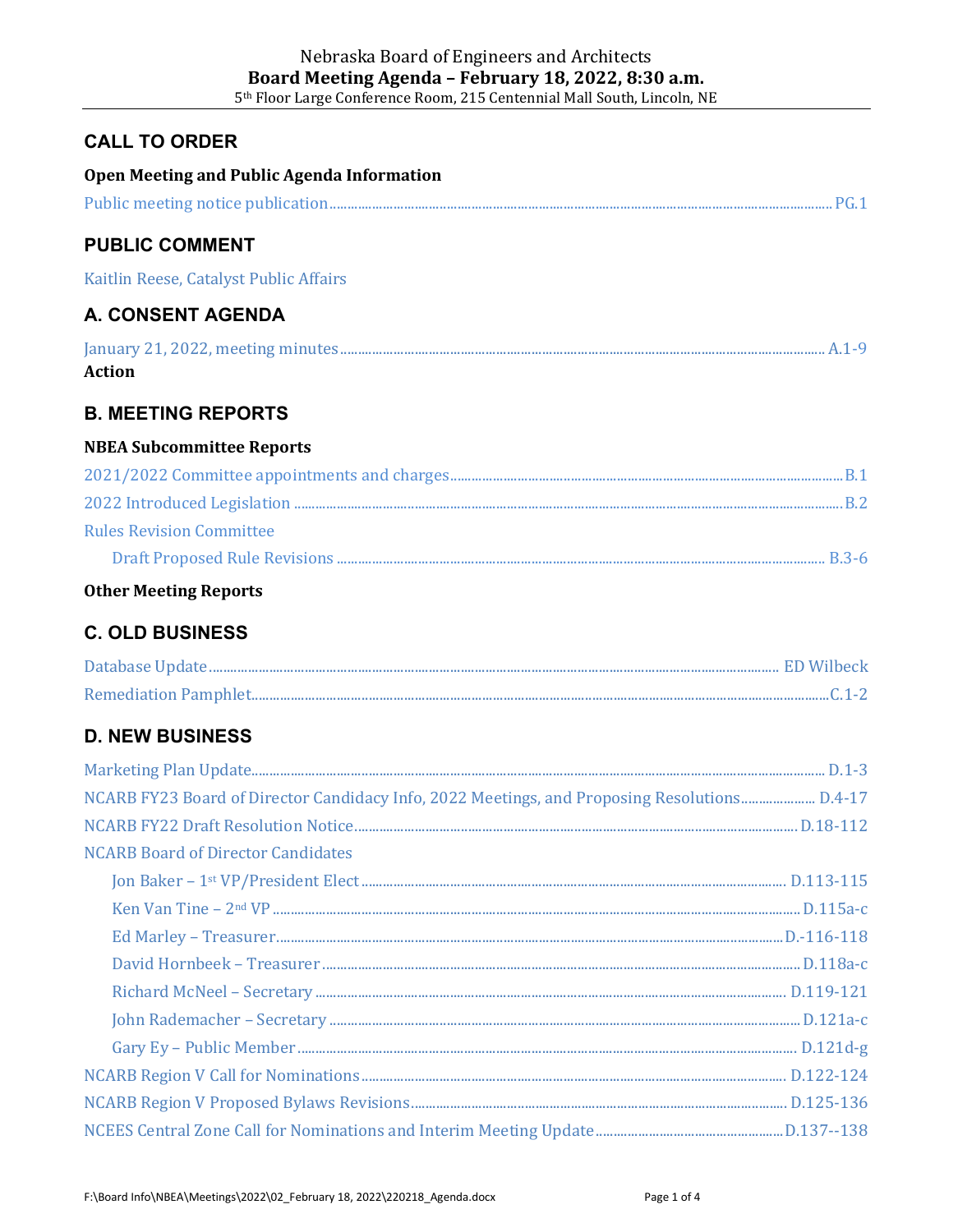#### Nebraska Board of Engineers and Architects Board Meeting Agenda - February 18, 2022, 8:30 a.m. 5<sup>th</sup> Floor Large Conference Room, 215 Centennial Mall South, Lincoln, NE

| Action        |  |
|---------------|--|
|               |  |
| <b>Action</b> |  |

# **E. COMPLIANCE**

| summar |  |  |  |
|--------|--|--|--|
|--------|--|--|--|

### **Active Cases: Summary & Documentation**

| <b>Action</b> |  |
|---------------|--|

# **Other Compliance Issues**

| Action |  |
|--------|--|

# **F. APPLICATIONS**

#### **Administratively Approved**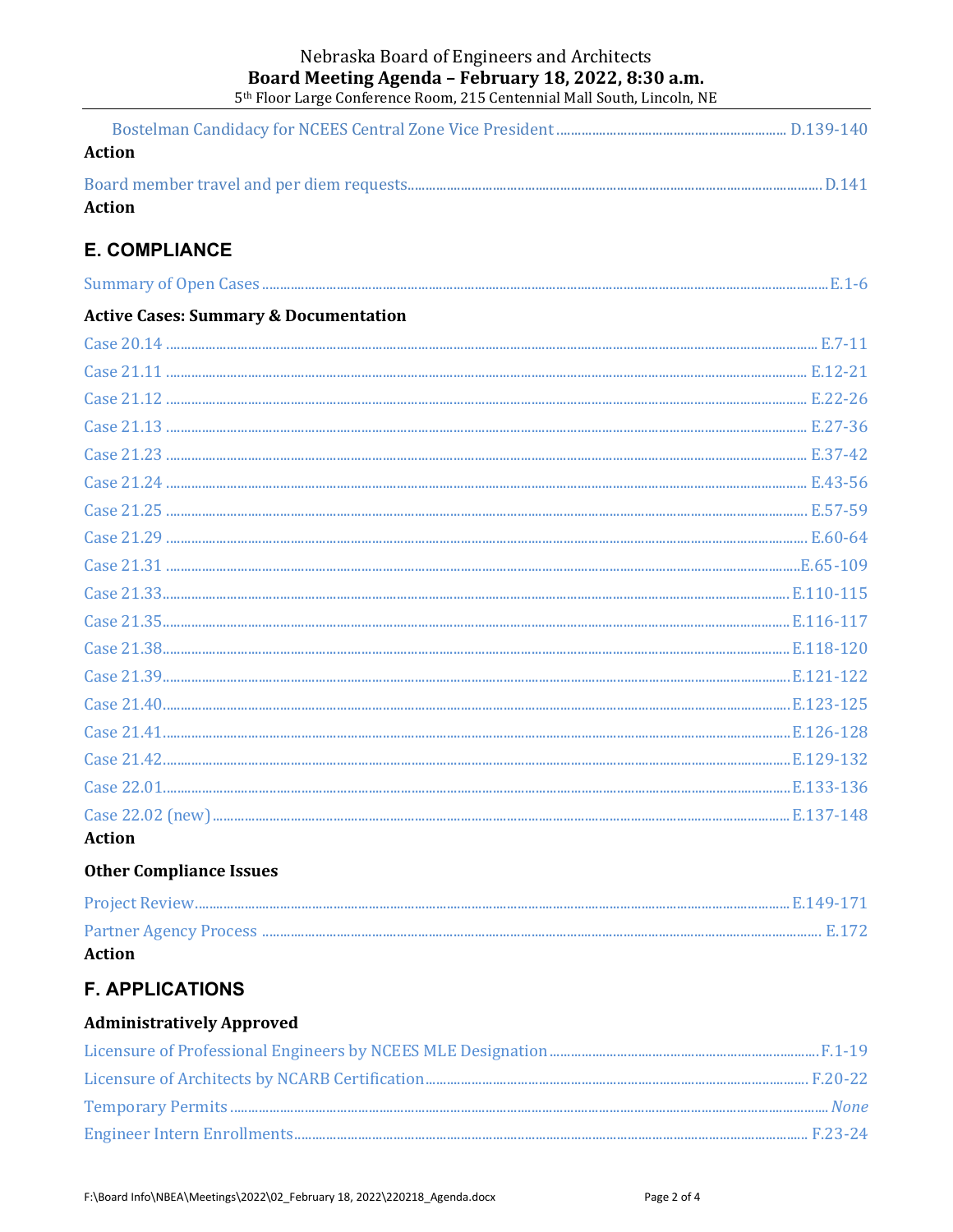#### Nebraska Board of Engineers and Architects Board Meeting Agenda - February 18, 2022, 8:30 a.m. 5<sup>th</sup> Floor Large Conference Room, 215 Centennial Mall South, Lincoln, NE

Licensure/Examination **Special Cases Other Issues Action** 

## **G. FINANCIAL MATTERS**

### **Financial Reports**

| <b>Action</b> |
|---------------|
| <b>Action</b> |
|               |

### **Action**

# **H. GENERAL INFORMATION**

| <b>Trends</b> |  |
|---------------|--|
|               |  |
|               |  |
|               |  |

### **Examination Information/Results**